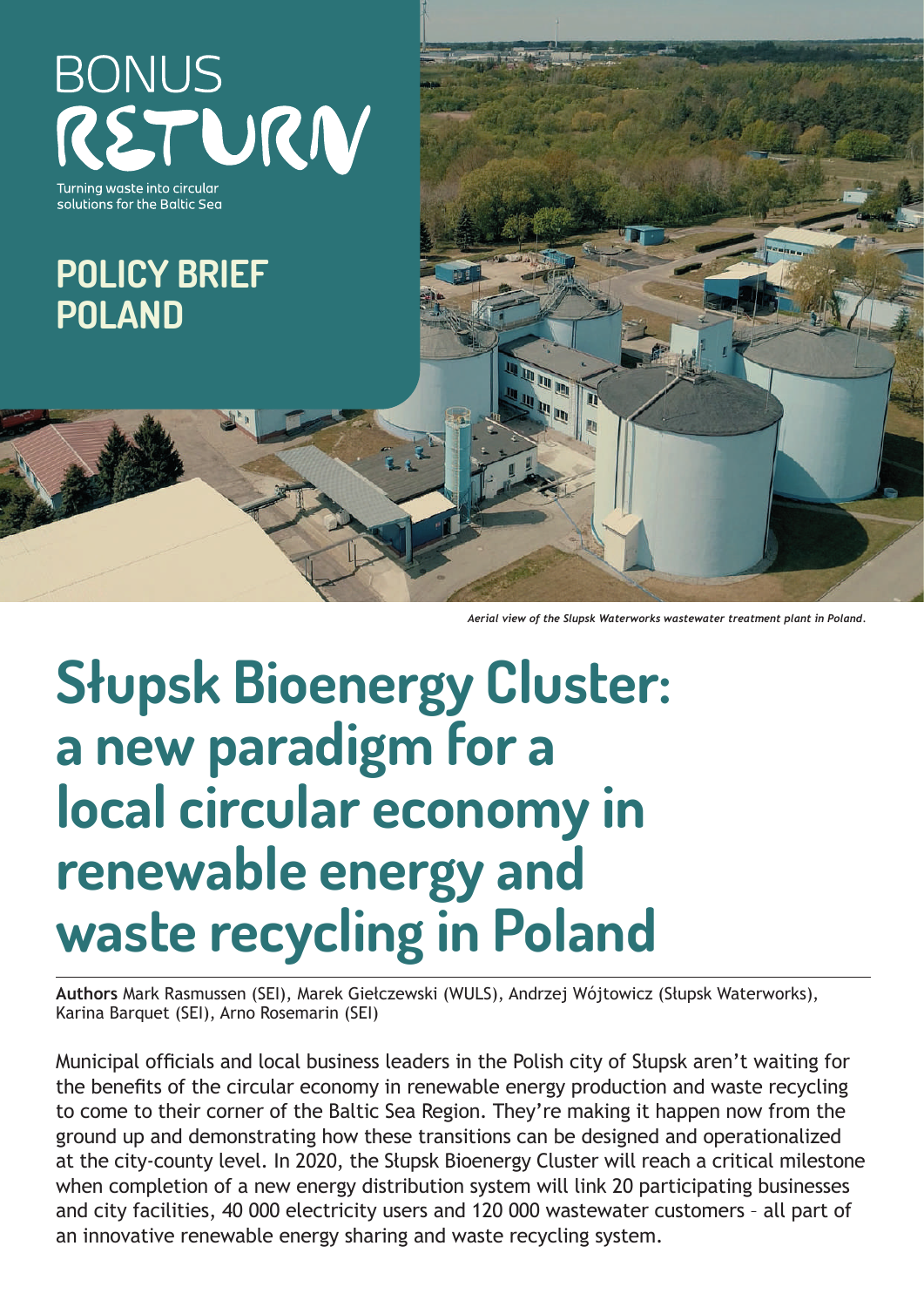### **Building on a solid foundation – Słupsk Waterworks is one of Poland's top performers**

Frank is located in northern<br>
Poland, near where the Stupia<br>
River drains into the Baltic Sea.<br>
Its population is approximately<br>
90 000 and the city is the administrative łupsk is located in northern Poland, near where the Słupia River drains into the Baltic Sea. Its population is approximately centre for the surrounding county, which has approximately the same number of residents.

The Słupsk wastewater treatment plant (WWTP) is considered by many to be the model WWTP in Poland. In addition to its core function of providing the highest standard of sewage treatment, it has been a leader in biogas generation as well as sludge composting and reuse for more than 20 years. A profitable by-product is the successful BIOTOP fertilizer, which is high in phosphorus, and certified for field application, thereby returning nutrients from wastewater to the same catchment, providing an early example of a circular economy for waste.

The diversification of the plant's functions is part of the reason why Słupsk WWTP ranks as the third cheapest to run out of Poland's 47 largest WWTPs (see graph below). This feature is an important factor in attracting and retaining businesses in the region.

Słupsk Waterworks strives to be more than a wastewater plant and thinks of itself as a regional hub for innovation in services and waste recycling that promotes economic development and environmental quality. It pursues an ambitious development vision which aims to achieve Zero Sewage (through pollutant removal, water recovery), Zero Emissions (through GHG reduction), Zero Waste (through resource recovery, organic recycling), and Zero Wasted Energy (through energy efficiency, renewable energy cluster).

This kind of leadership and proactive planning has led Słupsk Waterworks to take on its largest project to date – the development of the Słupsk Bioenergy Cluster.

#### **The Słupsk Bioenergy Cluster**

In 2015, the City of Słupsk was having a hard time providing reliable power to major energy users. They also wanted to expand the development of renewable

energy in the form of wind and solar photovoltaics – new sources of power that can be difficult to integrate into old transmission systems. Słupsk Waterworks stepped in to meet this challenge as its managers saw an opportunity to leverage the tremendous community asset they had created. The Słupsk WWTP was already making electricity and heat through the generation of biogas from its sludge residues, and saw the potential in generating much more. So, they called on businesses in the area, many of which were already producing their own solar and wind energy, to join them in meeting the regional need.

At its core, the idea was simple: you give us your waste and we all make more power together. The Cluster would combine energy users with energy suppliers and have all of them send their wastewater (and even their biomass waste, such as lawn clippings) to the Słupsk WWTP. By joining forces, they set out to produce more reliable, renewable electricity and heat at low costs as well as recycle more local nutrients recaptured from the sewage sludge.

The Słupsk Bioenergy Cluster was officially

The Cluster is the brainchild of Słupsk Waterworks (Wodociągi Słupsk), the publicly owned agency that operates the Słupsk Wastewater Treatment Plant. It builds on the plant's 20 year track record of success in pollution reduction, sludge composting and reuse, and biogas energy production. This brief looks at how this innovative cluster is serving as a living laboratory for small cities seeking to make the transition to a circular economy model, founded in low cost, shared renewable energy production and waste recycling.

> formed in October 2017 with 19 founding members, both generators and users of energy, all of which were waste producers. Słupsk Waterworks was established as the managing coordinator of the initiative as well as a contributing energy partner.

The scope of the Cluster is defined by its

generation of electricity, heat and biofuels in both conventional and renewable energy installations. But its holistic approach also sees them working on the distribution, balancing and storage of energy for members, waste recycling and local reuse, energy efficiency and renewable vehicle and transport system improvements across the Cluster, and research, marketing and education programmes related to spreading their model to other regions.

While much has been accomplished, the

werage prices for water supply and collection and treatment of sewage in cities with more than 75 000 inhabitants compared to Słupsk prices in 2018. Source: report by Polish Waterworks Chamber of Commerce.

fruits of the Cluster won't be fully realized until 2020, when its distribution system linking all partners is completed. An early challenge identified by the partners was the need to build their own electricity grid capable of handling renewables and to "work around" the area's major established energy suppliers (primarily coal-based) who won't allow them to use their transmission lines. But because the aim of the cluster is not to put energy into the main system, but to supply the cluster members with renewable energy from a reliable source, the system was designed to be self-sufficient in terms of energy production and use.

# **What are the potential gains for the circular economy?**

Słupsk Waterworks reports that there is currently a queue for joining the Cluster and there are already plans for opening the partnership to new entrants once the distribution network is built. The driver for businesses and customers is access to stable, renewable, cheaper energy.

Słupsk WWTP plays the unique role of merging sludge-generated biogas (for returning into the Cluster system as heat) and sludge composting (with its resulting recycled phosphorus fertilizer product) into the primary energy scheme. It is a strong example of how whole-system thinking can lead to new opportunities to craft circular economy solutions.

The Słupsk Bioenergy Cluster provides a framework for overcoming many of the multidimensional barriers affecting new circular economy innovations. First, it is grounded in the capabilities of Słupsk Waterworks and its 20 years of technical experience at the WWTP. Second, it has worked hard to earn support and financing from local and national government as well as from the EU, thereby easing the transitions in policy and infrastructure investments needed for the cluster concept to succeed. Lastly, the effort is highly coordinated between municipal officials and business partners in an open collaboration based on well-articulated goals and responsibilities. It is for these reasons that the Polish Ministry of Energy has twice recognized the Cluster as a national model.

**"At its core, the idea was simple: you give us your waste and we all make more power together"**